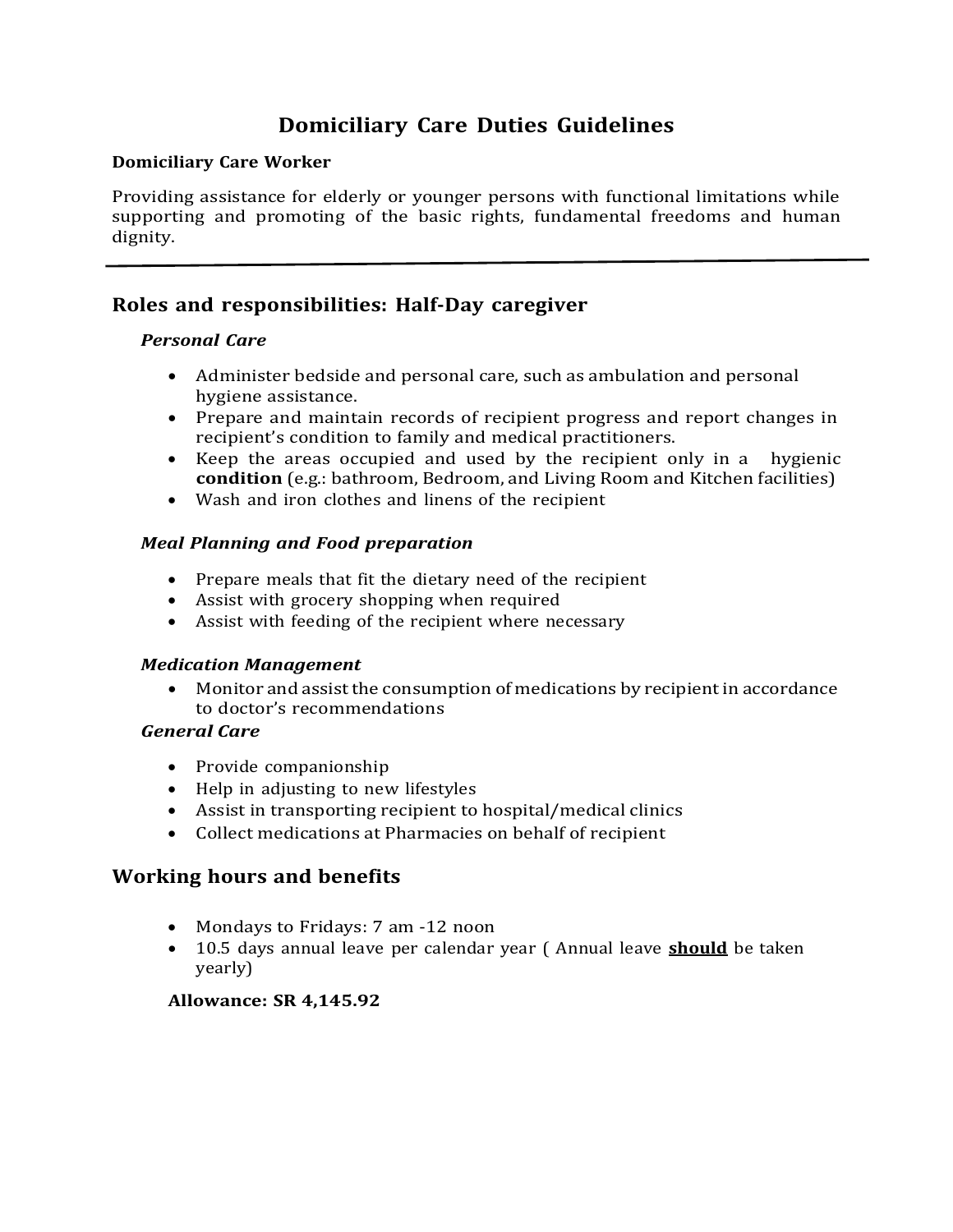## **Requirements**

- Must be 25 -63 years old
- Must not be in receipt of any Incapacity Pension / Invalidity or Disability benefit
- Must not be in receipt of any assistance on medical grounds from ASP
- Ability to work with minimal supervision
- Ability to follow written and verbal instructions
- Must not be in any other full time employment
- Cannot perform any other work during the assigned working hours

## **Skills & Experiences**

- Nursing/home care skills is a plus
- Ability to creating a safe environment
- Bedside manner
- Listening skills
- Observant
- Reliable
- Patient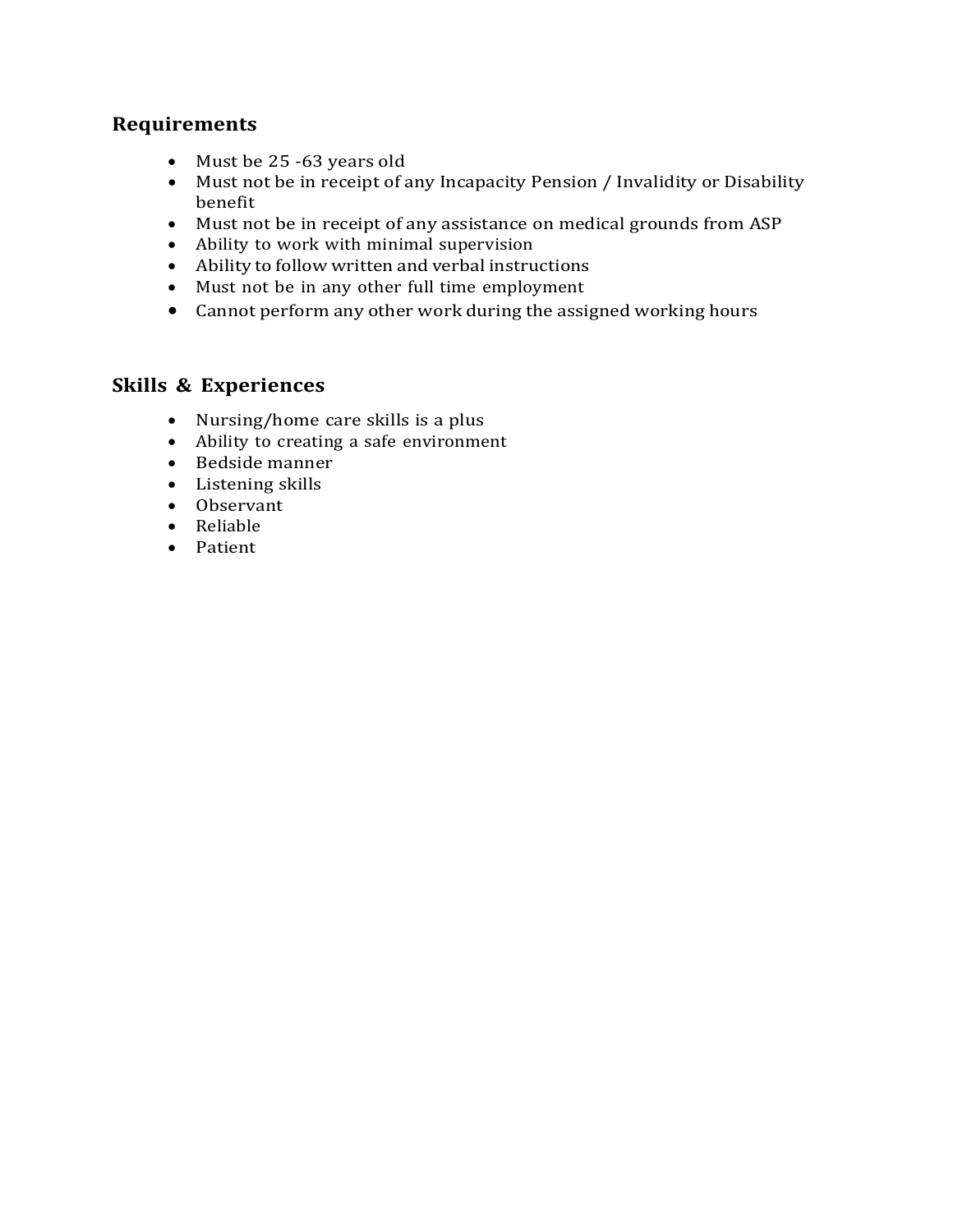# **Domiciliary Care Duties Guidelines**

#### **Domiciliary Care Worker**

Providing assistance for elderly or younger persons with functional limitations while supporting and promoting of the basic rights, fundamental freedoms and human dignity.

### **Roles and responsibilities: Full-Day caregiver**

#### *Personal Care*

- Administer bedside and personal care, such as ambulation and personal hygiene assistance.
- Prepare and maintain records of recipient progress and report changes in recipient's condition to family and medical practitioners.
- Keep the areas occupied and used by the recipient only in a hygienic condition (e.g.: bathroom, Bedroom, and Living Room and Kitchen facilities)
- Wash and iron clothes and linens of the recipient

#### *Meal Planning and Food preparation*

- Prepare meals that fits the dietary need of the recipient
- Assist with grocery shopping when required
- Assist with feeding of the recipient where necessary

#### *Medication Management*

 Monitor and assistthe consumption of medications by recipient in accordance to doctor's recommendations

### *General Health Care*

- Provide companionship
- Help in adjusting to new lifestyles
- Assist in transporting recipient to hospital/medical clinics
- Collect medications at Pharmacies on behalf of clients

### **Working hours and benefits**

- Mondays to Fridays: 7 am -3 pm
- Saturday: 7am-12 noon
- 21 days annual leave per calendar year

#### **Allowance: SR 6,633.47**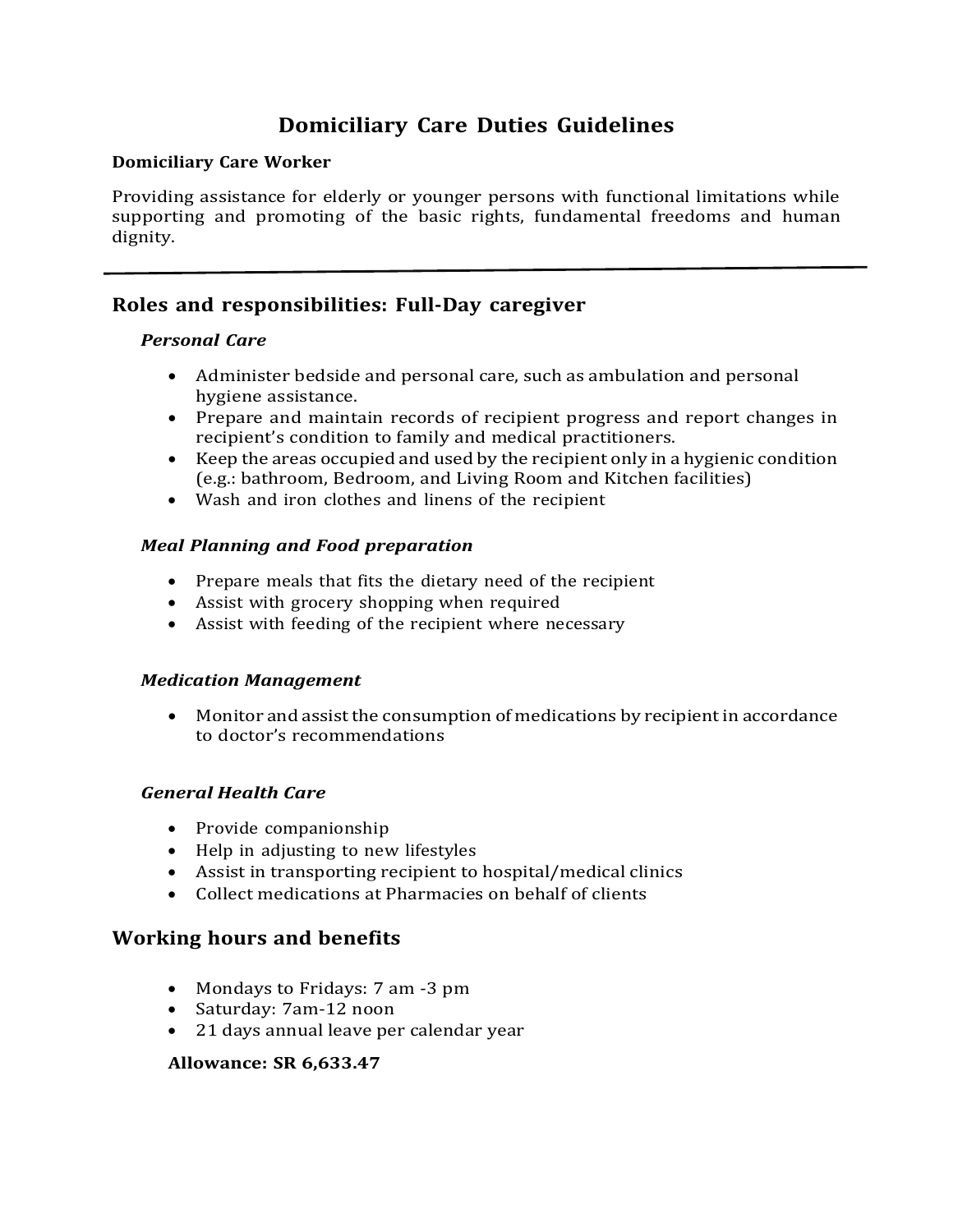## **Requirements**

- Must 25 -63 years old
- Must not be in receipt of any Incapacity Pension / Invalidity or Disability benefit
- Must not be in receipt of any assistance on medical grounds from ASP
- Must not be in any other full time employment
- Cannot perform any other work during the assigned working hours

### **Skills & Experiences**

- Nursing/home care skills is a plus
- Ability to creating a safe environment
- Bedside manner
- Listening skills
- Observant
- Reliable
- Patient
- Physical ability to reach with hands and arms; climb, balance, stoop and kneel,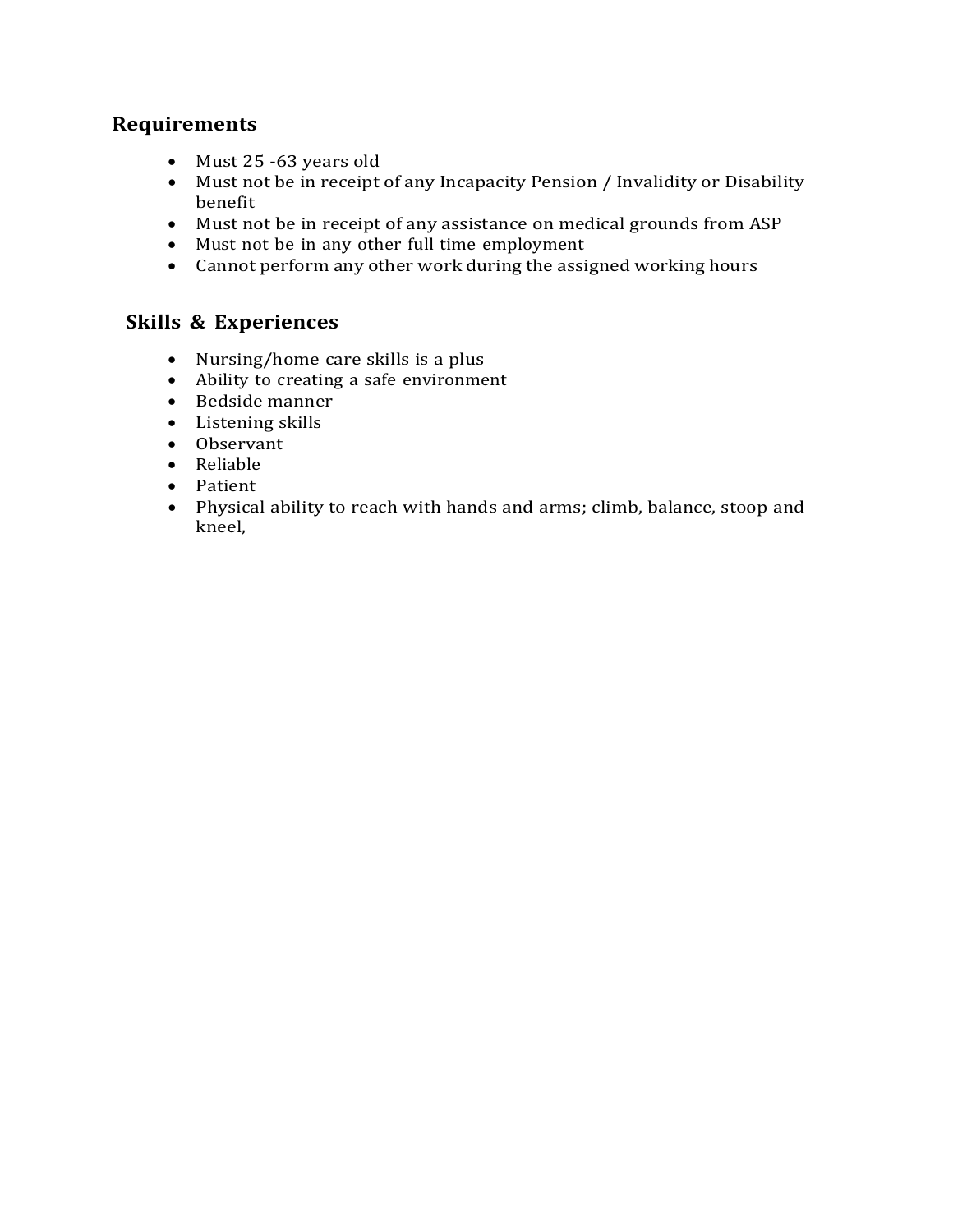# **Gidans Travayer Swen Kot Lakour**

#### **Travayer Swen kot Lakour**

Pou donn swen bann dimoun aze ou zenn ki annan limitasyon fizik oubyen mantal. Sa pou asire ki zot kontinyen mentenir zot dignite, liberte e bann drwa fondamantal.

## **Rol ek Responsabilite: Travayer demi-zournen**

#### *Swen personnel*

- Gard landrwa kot sa resipyan I servi prop ( par egzanp: lasanmben, lasanm, salon, ek lakwizin)
- Lave e dres bann lenz e tapis a resipyan

### *Preparasyon manze*

- Prepar manze ki konvenab pour lasante sa resipyan
- Asiste avek aste konmisyon sa resipyan kan I neseser
- Asiste avek donn repa sa resipyan si neseser

### **Ler travay ek Benefis**

- Lendi ziska Vandredi: 7 er bomaten a Midi
- 10.5 zour konze tou le lannen ( Konze I *devret ganny pran* tou le lannen)

#### **Allowance: SR 4,145.92**

### **Sa ki neseser pou kapab anrezistre**

- I devret Aze ant 25-63 an
- Pa devret pe resevwar okenn benefis Envalidite, Dezabilite oubyen Dezabilite permanan
- Pa devret pe resevwar lasistans lo baz malady sorti kot Lazans Proteksyon Sosyal
- Pa devret dan okenn lanplwa permanan
- Pa devret posed okenn biznes ( formel/enformel)

### **Skil ek leksperyans neseser**

- Annan kalifikasyon konman ners/swen domisil I en lavantaz
- Kapab kree en lanvironnman ki sen e sof pou sa resipyan
- Kapab pran swen ek en dimoun malad
- Kapab ekoute
- Napa bann gran limitasyon fizik ki anpes anvoy lebra, bese, , leve e azenou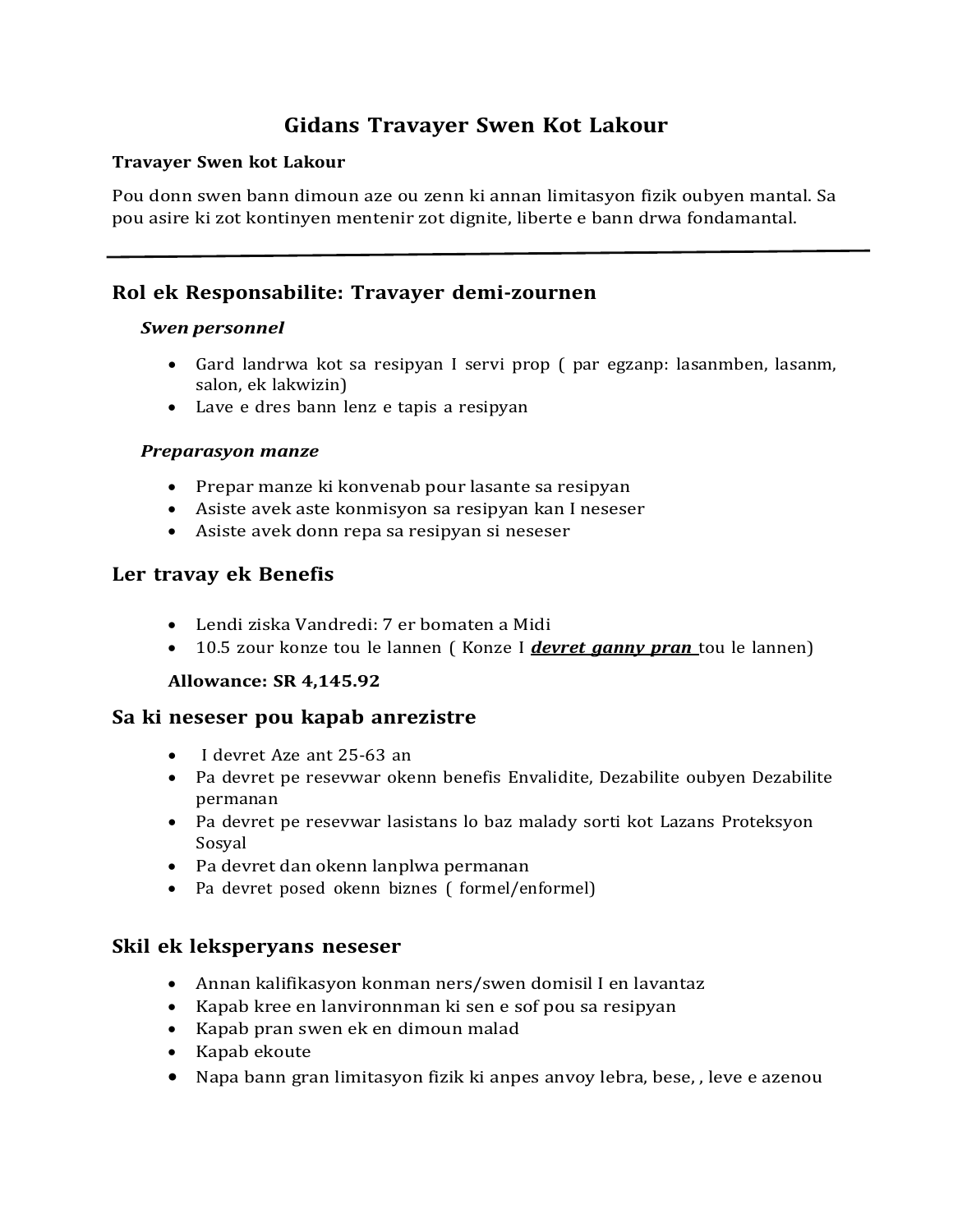# **Gidans Travayer Swen Kot Lakour**

#### **Travayer Swen kot Lakour**

Pou donn swen bann dimoun aze ou zenn ki annan limitasyon fizik oubyen mantal. Sa pou asire ki zot kontinyen mentenir zot dignite, liberte e bann drwa fondamantal.

### **Role ek Responsabilite: Travayer zournen plen**

#### *Swen personnel*

- Gard landrwa kot sa resipyan I servi prop ( par egzanp: lasanmben, lasanm, salon, ek lakwizin)
- Lave e dres bann lenz e tapis a resipyan

#### *Preparasyon manze*

- Prepar manze ki konvenab pour lasante sa resipyan
- Asiste avek aste konmisyon sa resipyan kan I neseser
- Asiste avek donn repa sa resipyan si neseser

#### *Asiste avek bann medikaman/latizann*

- Asire ki bann medikaman/latizann ki ganny pran par sa rsipyan dan prezans sa travayer swen kot lakour , I ganny pran dapre lordonans medikal
- Asiste sa resipyan pou pran bann medikaman ki neseser dapre lodonans medikal

#### *Swen Zeneral*

- Veye e donn banns wen de baz
- Pran bann pa pou alert fanmiy, ladministrater lakour bann dimoun aze oubyen en zofisye medikal dan ka kot lasante sa resipyan I sanze en kou an gran
- Fer sir ki sa resipyan I atenn son bann lapwentman medikal
- Akonpanny sa resipyan lo son bann lapwentman medikal

#### **Ler travay ek Benefis**

- Lendi a Vandredi 7 er bomaten ziska Trwa-z-er apremidi
- Sanmdi 7er bomaten ziska midi
- 21 zour konze tou le lannen ( Konze I *devret ganny pran* tou le lannen)

#### **Alawens: SR 6,633.45**